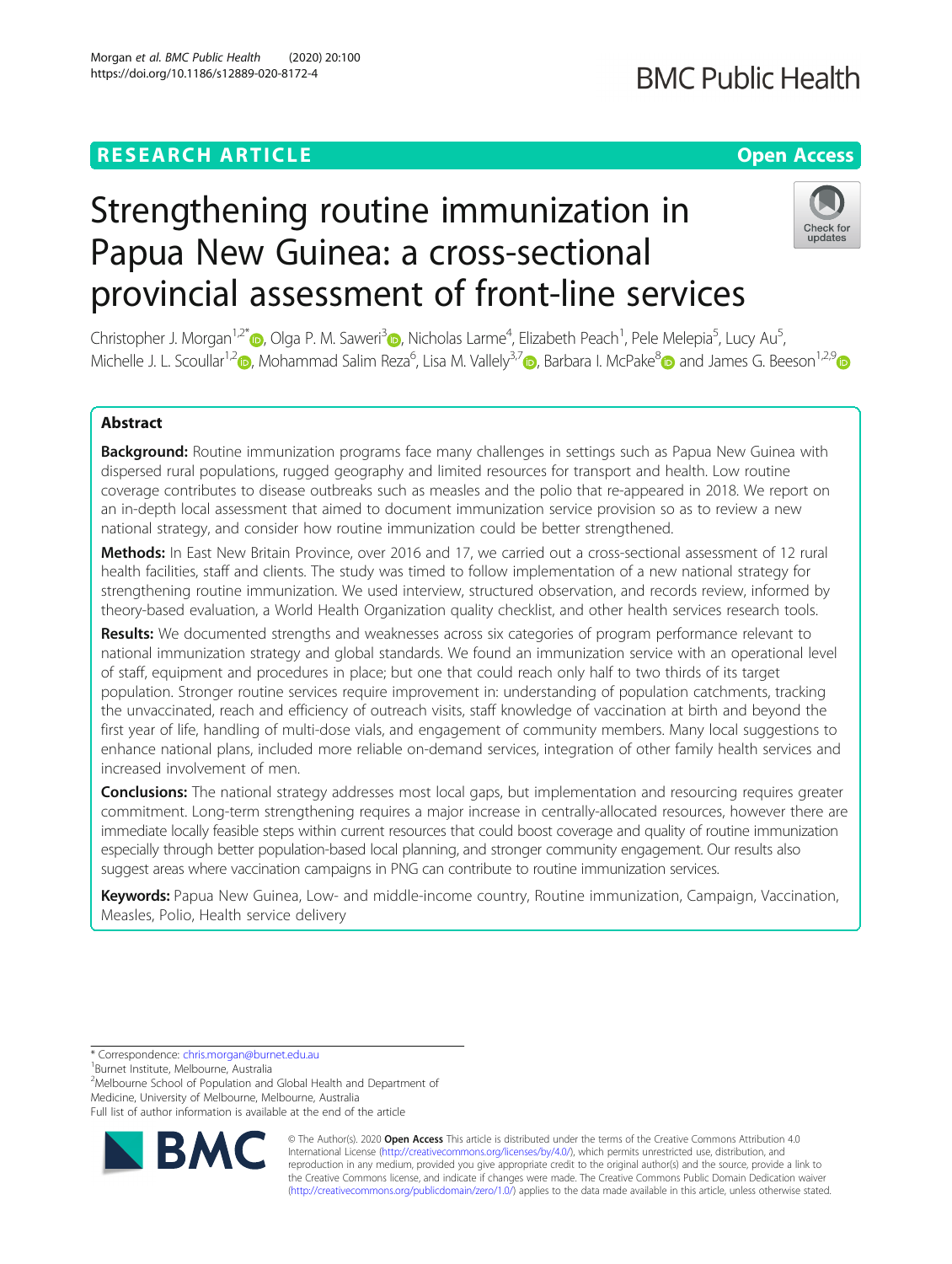#### Background

Stronger routine immunization programs are critical to the ambitious Global Vaccine Action Plan (2011–2020), however immunization coverage is not increasing as planned in many difficult settings challenged by expanding childhood cohorts, population displacement by conflict or natural disasters, and limited resources to overcome geographical and infrastructural challenges [\[1,](#page-8-0) [2](#page-8-0)]. With the outbreak of polio in 2018, Papua New Guinea (PNG)'s immunization program faces the question familiar to fragile systems enduring a crisis, that is: how in the wake of a major, rapid emergency response to plan for long-term strengthening of a program that has shown no increase in coverage over the past 15 years. The World Health Organization (WHO) and United Nations Children's Fund (UNICEF) estimated PNG's 2017 coverage at 62% for both the third dose of diphtheria-tetanus-pertussis-containing vaccine (DTP3) and the first dose of measles-containing vaccine (MCV1), and at 60% for the third dose of oral polio vaccine [\[3](#page-8-0)], contrasting with Western Pacific Regional averages of 97% [\[4](#page-8-0)] for these antigens.

Measles, having been suppressed by regular supplementary immunization activities (SIAs) for 8 years, returned to PNG in a major outbreak in 2014, and polio, after a 20 year hiatus, returned in 2018 [\[5,](#page-8-0) [6](#page-8-0)]. In that year, PNG was one of five countries experiencing outbreaks of circulating vaccine-derived poliovirus disease [[6,](#page-8-0) [7](#page-8-0)], the rare mutated form that results from persistent low coverage with the oral polio vaccine. This has required one of PNG's largest public health emergency responses, led by the national government with support from Global Polio Eradication Initiative and other development partners [\[8](#page-8-0)]. In the short-term, the response entailed repeated SIAs, with longer term plans for program reform, recognizing that it is sustained gaps in routine immunization services that are the primary cause of this form of polio [[7\]](#page-8-0).

This paper reports on a cross-sectional health services assessment investigating PNG government efforts to improve routine immunization prior to the polio outbreak. PNG had in 2015 introduced a new strategy to improve routine immunization and reduce reliance on SIAs, termed the Special Integrated Routine EPI Strengthening Program (SIREP) [[9,](#page-8-0) [10](#page-8-0)]. This sought to improve program performance amidst the major challenges facing PNG's health services such as a stretched health workforce, financial constraints, and dispersed rural populations with minimal road access [\[11\]](#page-8-0). SIREP had four priorities: more efficient local planning based on locations of child populations, intensification of outreach services with realistic scheduling based on local resources, improved local information systems (including child health books), and staff training to support new vaccine introductions (most prominently Inactivated Polio Vaccine (IPV) as well as pneumococcal and rubella vaccines). SIREP also aimed to integrate other primary health care with vaccination, starting with limited curative care, and addressing malnutrition through distribution of age-targeted vitamin A and anti-helminthic doses of albendazole [[12\]](#page-8-0). SIREP attempted to merge the program intensification often seen in emergency campaigns [[12\]](#page-8-0) with internationally proven strategies for routine programming, such as those collated by WHO in "Reaching Every District (or Community)" [\[13](#page-8-0)] approaches and the Global Routine Immunization Strategies and Practices framework [\[14](#page-8-0)]. Our study aimed to investigate the relevance and effectiveness of SIREP in strengthening routine immunization through an assessment of front-line services. Such assessments are important to help guide the improvement of routine systems; an important longer-term complement to emergency responses such as those for polio.

#### Methods

#### Study concept and objectives

Our study focused on modifiable aspects of front-line services recognizing that, for coverage to increase, strategies to strengthen health system elements must ultimately enable changes in service delivery and uptake. Study objectives were to measure current infrastructure, equipment and supplies for preventive care in infancy; assess what health workers know, think and do in relation to providing postnatal and infancy services; assess health workers' responses to new strategies; and identify opportunities for health system strengthening and improved quality of care. We devised an evaluation framework that explicitly tested important elements of the SIREP strategy (noted in the Introduction), and that also referenced WHO standards for routine immunization programs [[14](#page-8-0), [15](#page-8-0)].

#### Study setting and timing

Our study setting was East New Britain province (ENBP), part of a large island in PNG's north-east, whose population (approximately 393,000) [[16](#page-8-0)] live in small towns and rural villages in highland and coastal topographies. Immunization is usually provided through urban clinics, small rural health centres, scheduled outreach to community sites, and hospital children's outpatients. ENBP performs relatively better than other PNG provinces on some indicators (such as skilled attendance at childbirth), but immunization is similar to national estimates with 60% of children receiving DTP3 and 48% MCV1 in 2016 [[17](#page-8-0)]. Our research was nested within a long-term multi-partner research initiative in ENBP termed Healthy Mothers Healthy Babies (HMHB) that examines broader issues of women's and children's health.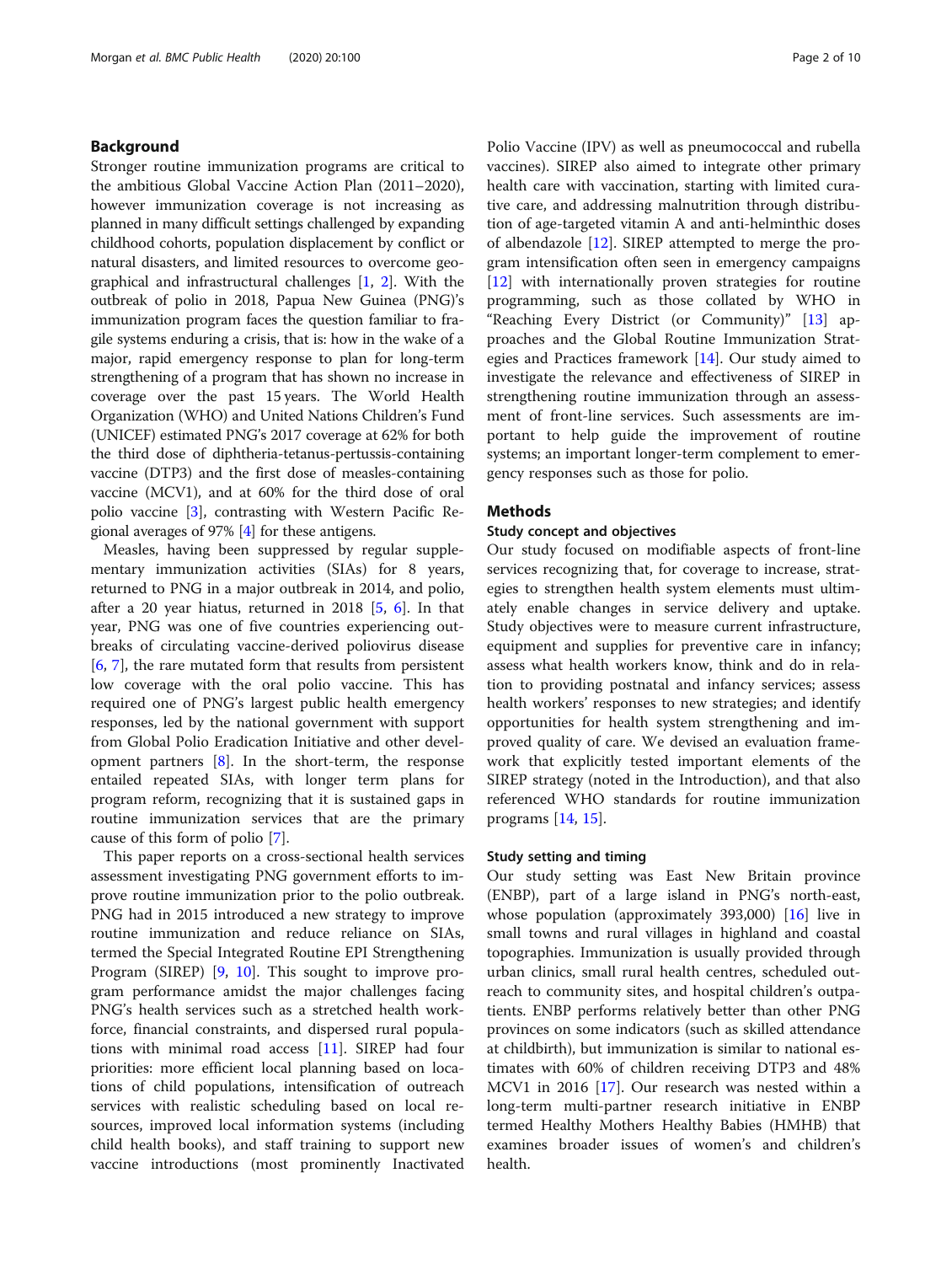We carried out a cross-sectional assessment of health facilities, staff and clients from November 2016 to January 2017, timed to follow the initial rounds of SIREP training and implementation. Sites surveyed comprised 12 clinics providing immunization services, nine in fixed facilities and three community outreach sites; purposefully chosen as they are all linked to the health institutions providing approximately 80% of maternal and child health care in ENBP [\[16\]](#page-8-0). Respondents for interview were chosen to provide a mix of seniority across frontline positions (Table 1).

#### Data collection tools and ethical considerations

Table 1 summarises the mix of interview, focus group discussion, structured observation and records audit. All tools reflected our evaluation framework by incorporating items testing core elements of the SIREP strategy, PNG's national immunization plans [\[11\]](#page-8-0) and WHO standards for program monitoring [[15\]](#page-8-0), refined through consultation with national and provincial health managers. We also adapted WHO's 2015 Immunization Session Checklist [[15\]](#page-8-0) into a structured observation tool, devised a local tool to observe patient flow, and used concepts from realist evaluation to deepen interview questions with probes seeking respondents' views on context and mechanisms of change.

Data collection was carried out by trained local research officers using electronic tablets supplemented by paper-based note-taking. The research team included policy-makers and managers at national and provincial levels; however these investigators were excluded from front-line data collection or initial analyses, to avoid bias. Research officers were trained in quantitative and qualitative data collection, including techniques to minimise social acceptability bias, and to assess and counter perceived power imbalance between themselves and interview subjects. All free-text interview responses were recorded verbatim, focus group discussions were documented by a dedicated note taker, and both were digitally recorded for cross-checking. Interviews were conducted in English and focus group discussions in Tok Pisin; both official languages of PNG.

#### Analysis

Quantitative measures from audit, structured observation and interview elements (such as for knowledge) were reported as proportions with no further statistical manipulation, respecting the purposeful sampling in our design. Thematic analysis of qualitative data was carried out by the first author (after translation of focus group discussion data), then validated by three other investigators (including two Tok Pisin speakers). After coding for themes predetermined in our conceptual framework and design, data were re-examined for emergent themes. In 2017, for critique and validation, a detailed data report was provided to all investigators and a summary provided to national and provincial stakeholders; this also allowed early dissemination of policy implications. Additional file [1](#page-7-0) is available detailing tables of all themes derived from interview and focus group discussions, and data structure for the observational tool.

### Results

Key findings from all data sources are summarised under six categories (Table [2\)](#page-3-0) from our evaluation framework that combined priorities addressed by the national SIREP strategy [[5](#page-8-0), [11\]](#page-8-0), WHO program advice [\[15\]](#page-8-0) and the results of our thematic analysis. We present quantitative and qualitative findings in combination, to show the overall finding against each element of the evaluation framework, in particular the degree to which SIREP objectives were seen in practice. Findings were additionally categorised as either local strengths or areas needing improvement, with decisions on this allocation being made by the research team. A comprehensive table of findings and themes is available as Additional file [1](#page-7-0), Tables 1 and [2.](#page-3-0)

#### Local service planning, infrastructure, supplies and staffing

Findings demonstrated that services were largely provided as planned from static clinics and some outreach

| Study subjects                         | <b>Number</b> | Details                                                            | Tools                                                                                                                                                                                                                                         |  |  |
|----------------------------------------|---------------|--------------------------------------------------------------------|-----------------------------------------------------------------------------------------------------------------------------------------------------------------------------------------------------------------------------------------------|--|--|
| Primary health care staff 6            |               | Health Extension Officer or Specialised<br>Nursing Officer         | Semi-structured interviews (mix of quantitative and qualitative fields)                                                                                                                                                                       |  |  |
|                                        | 6             | Nursing officers                                                   |                                                                                                                                                                                                                                               |  |  |
|                                        | 6             | Community Health Worker (CHW)                                      |                                                                                                                                                                                                                                               |  |  |
| Family members                         | 67            | Caregivers of infants being vaccinated,<br>66 female 1 male        | Focus group discussion (10 groups)                                                                                                                                                                                                            |  |  |
| Health clinics and their<br>operations | 9             | Child or family health clinic, static                              | Audit of infrastructure and equipment against PNG standards as                                                                                                                                                                                |  |  |
|                                        |               | Mobile child health clinics (run by staff<br>from the above sites) | described in national EPI plan [11].<br>Observation of general clinic procedures (12 sites)<br>Observation using WHO Immunization Session Checklist (11 sessions)<br>Observation of patient flow and staff-patient interactions (15 patients) |  |  |

Table 1 Data collection, respondents and tools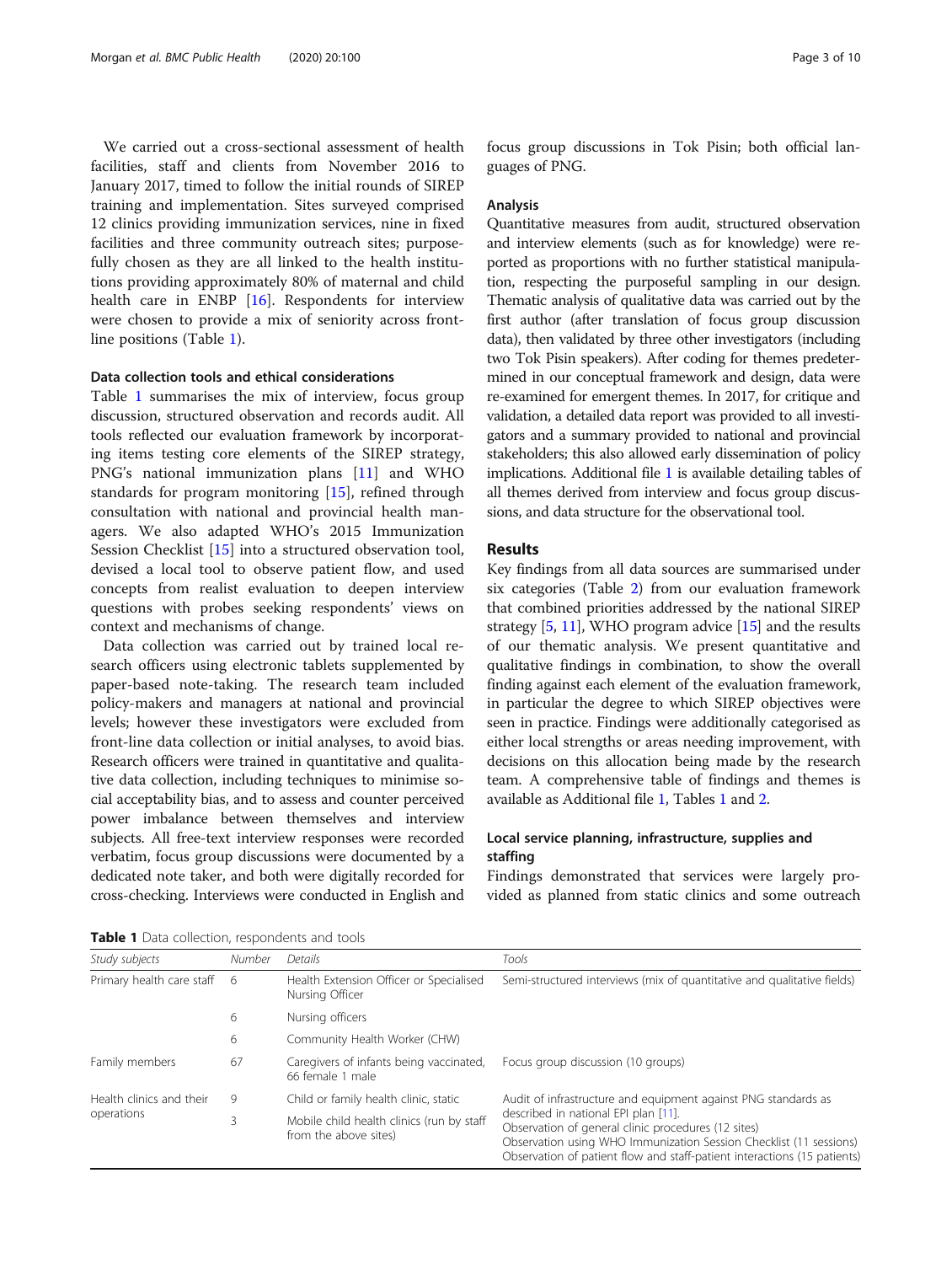<span id="page-3-0"></span>

|  | <b>Table 2</b> Key findings, categorised by study themes, encompassing SIREP and WHO program improvement priorities |  |  |  |  |
|--|---------------------------------------------------------------------------------------------------------------------|--|--|--|--|
|  |                                                                                                                     |  |  |  |  |

|                                                                                                               | Strengths in local systems                                                                                                                                                                                                                                                                                                                                                                                                                                                                                                                  | Opportunities for improvement in local systems                                                                                                                                                                                                                                                                                                                                                                                                                                                                                                                                                                                                                                                                                                                                                                                   |
|---------------------------------------------------------------------------------------------------------------|---------------------------------------------------------------------------------------------------------------------------------------------------------------------------------------------------------------------------------------------------------------------------------------------------------------------------------------------------------------------------------------------------------------------------------------------------------------------------------------------------------------------------------------------|----------------------------------------------------------------------------------------------------------------------------------------------------------------------------------------------------------------------------------------------------------------------------------------------------------------------------------------------------------------------------------------------------------------------------------------------------------------------------------------------------------------------------------------------------------------------------------------------------------------------------------------------------------------------------------------------------------------------------------------------------------------------------------------------------------------------------------|
| Local service planning and delivery<br>Data sources: interview and audit                                      | · Recent innovations recognised by most (14/<br>18) staff: new vaccines or planning, with one<br>mention of new quarterly outreach increasing<br>efficiency<br>• Recent in-service training in SIREP reported by<br>many (11/18) staff<br>· Static services available 5 days per week<br>• All clinics tallied vaccinations to report into<br>national health information system<br>• 82% of clinics conducted as planned (annual<br>total of 109 implemented of 133 planned)                                                               | · Outreach was limited - minority (2/9) static<br>facilities used outreach with overnight stays<br>for remote areas<br>• Outreach planning process not able to be<br>described by half the staff, less than a<br>quarter planned on population basis, no<br>clinics used population data to estimate<br>outreach supply quantities<br>• Many clinics with few patients: mean 17/<br>clinic, IQR 3-26, maximum = $62$<br>• Estimation of coverage impossible for more<br>than half (10/18) staff due to lack of<br>catchment data, only one clinic displayed<br>coverage<br>• No clinics with lists of children overdue for<br>vaccination, one third of clinics used child<br>registers<br>• Local reasons for clinic cancellation were<br>adverse weather, lack of transport or slow<br>disbursement of funds                   |
| Infrastructure and supplies<br>Data sources: interview, audit and observation                                 | • Most clinics had road access, with two<br>outreach clinics on walking trails<br>• Water supply in nine (of 12) clinics and<br>electricity in eight (of 9) static sites<br>• Functional injection equipment, safety boxes<br>and weight scales in all clinics<br>• 10 (of 12) clinics with appropriate, functioning<br>cold chain equipment<br>· Supplies of all relevant vaccines (including IPV<br>and PCV) and injection equipment present<br>• No expired or discontinued vaccines found                                               | · Eight (of 12) clinic sites needed renovation<br>(by local standards), 9 (of 12) did not have<br>usable toilets<br>• No clinics with kits for managing severe<br>acute adverse events<br>· Cold storage monitoring inconsistent, no<br>clinics with written temperature records<br>• Half the clinics had clear records of vaccine<br>stock usage, not well reconciled with tallies<br>of patients vaccinated, none able to match<br>supply to population<br>· Recording forms did not clearly account for<br>three new vaccines: IPV, PCV, MR<br>• Lack of important quidance documents: one<br>(of 12) had an immunization manual, and<br>four had child health standard treatment<br>quidelines                                                                                                                              |
| Staff knowledge and staff practice during<br>immunization sessions<br>Data sources: interview and observation | • More than half of staff could correctly cite<br>recently introduced vaccines (11/18) and<br>handling of lyophilised multi-dose vials (15/18)<br>· Twenty staff (nurses and CHWs) across 12<br>clinics, vaccinating mean of 17 children per<br>clinic falls below WHO maximums (30 per staff<br>member [15]);<br>• Core interactions (weight, screening and<br>vaccination) done for 14 of 15 observed<br>patients<br>• Observation against WHO session checklist<br>(Fig. 1) shows key elements of safe injection in<br>over 80% sessions | • Less than half of staff could correctly cite<br>immunization schedule (8/18), one national<br>program target (3/18), storage temperature<br>(6/18), interpret vaccine vial monitor display<br>(3/18), or handling of liquid multi-dose vials<br>(2/18)<br>• Some important functions omitted in patient<br>flow observations: educational interactions<br>observed for just two of 15 patients,<br>preventive care for mother and AEFI<br>monitoring observed in none<br>• Waiting times in 15 patient flow<br>observations were significant: mean 51 min<br>arrival to final interaction (IQR 13-90,<br>maximum 210)<br>• Observation against WHO session checklist<br>sessions shows gaps in preparatory checking<br>of vaccines, client communication and AEFI<br>observation, and (for less than 20%) in safe<br>injection |
| Missed opportunities for vaccination<br>Data sources: interview, audit and observation                        | • Most staff (13/18) stated they would open a<br>multi-dose vial for just one patient                                                                                                                                                                                                                                                                                                                                                                                                                                                       | • Due vaccinations had been missed in 3 of 10<br>Child Health Record books<br>• Reasons for missing vaccination included<br>vaccine out of stock, clinic visit not for<br>purpose of vaccination, or (for birth doses)<br>childbirth in community<br>• Two (of 15) observed patients asked to                                                                                                                                                                                                                                                                                                                                                                                                                                                                                                                                    |

return another day for vaccination • Thirteen (of 17 respondents) staff stated they would usually ask a sick child to return at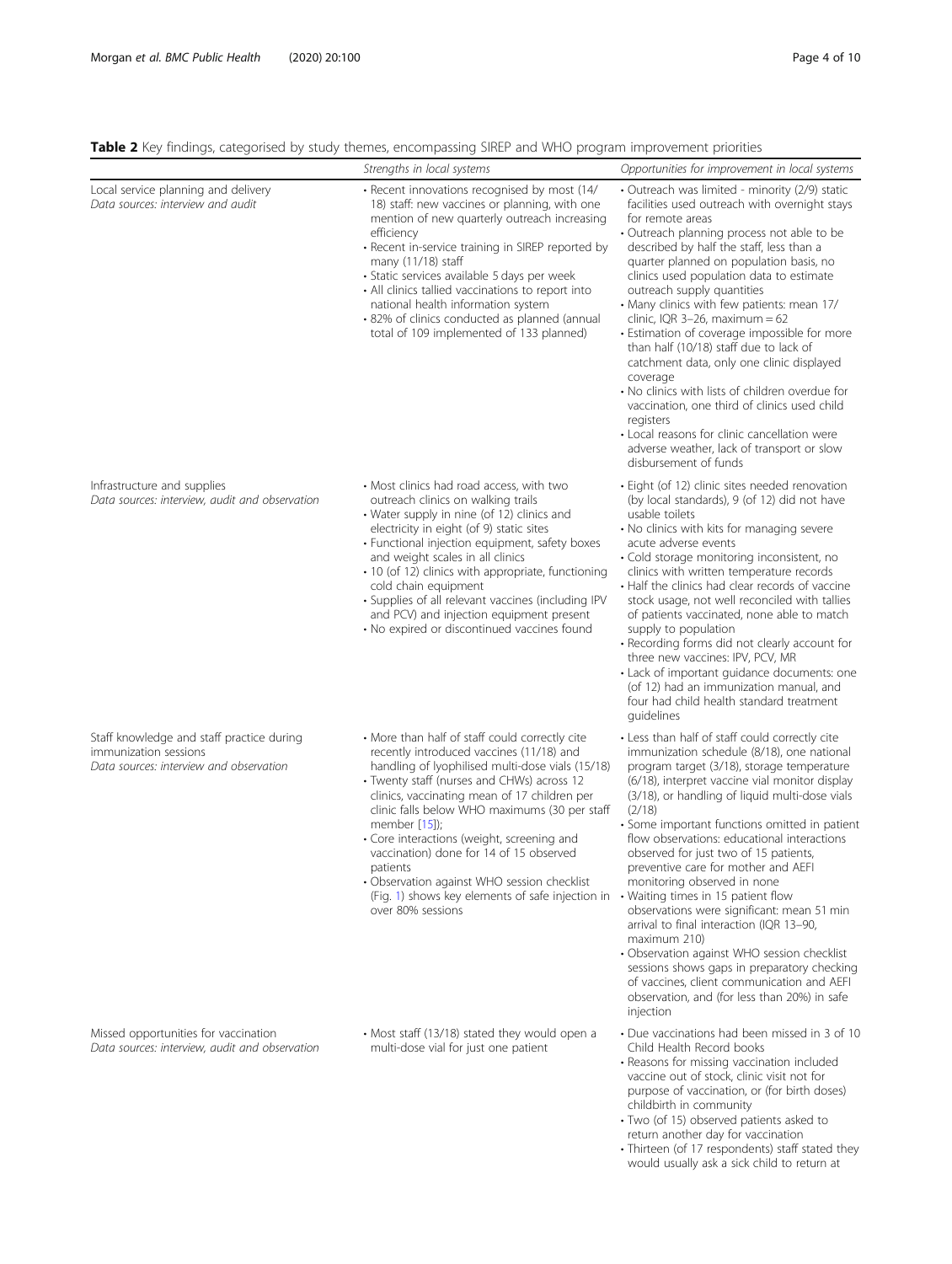| Table 2 Key findings, categorised by study themes, encompassing SIREP and WHO program improvement priorities (Continued) |  |  |  |
|--------------------------------------------------------------------------------------------------------------------------|--|--|--|
|--------------------------------------------------------------------------------------------------------------------------|--|--|--|

|                                                                                                                  | Strengths in local systems                                                                                                                                                                                                                                                                                                                                                         | Opportunities for improvement in local systems                                                                                                                                                                                                                                                                                                                                                                                                                                                                                                                                                                                                                                              |
|------------------------------------------------------------------------------------------------------------------|------------------------------------------------------------------------------------------------------------------------------------------------------------------------------------------------------------------------------------------------------------------------------------------------------------------------------------------------------------------------------------|---------------------------------------------------------------------------------------------------------------------------------------------------------------------------------------------------------------------------------------------------------------------------------------------------------------------------------------------------------------------------------------------------------------------------------------------------------------------------------------------------------------------------------------------------------------------------------------------------------------------------------------------------------------------------------------------|
|                                                                                                                  |                                                                                                                                                                                                                                                                                                                                                                                    | another time for vaccination                                                                                                                                                                                                                                                                                                                                                                                                                                                                                                                                                                                                                                                                |
| Integration of other services<br>Data source: interview and<br>observation                                       | • All staff noted a policy of integrating other<br>care and vaccination<br>• Nine (of 18) staff cited at least one other care<br>(usually childhood illness) regularly integrated<br>• Child illness care available in nine (of 12)<br>clinics<br>• Child illness care accompanied vaccination in<br>seven (of 15) observed patients<br>• Weight measured in all observed patients | • Four (of 18) staff mentioned maternal health<br>service as integration option<br>· Three clinics (of 12) lacked supplies, or<br>service organization, to integrate childhood<br>illness care with vaccination<br>• No observation of catch-up vaccination with<br>children presenting for illness<br>· Three (of 15) patients observed to receive<br>feeding counselling, two to receive vitamin<br>A, 1 to receive albendazole<br>• No observations of maternal preventive care<br>or counselling<br>· Staff reported insufficient numbers as main<br>constraint on integrated care                                                                                                      |
| Community engagement and family viewpoints<br>Data sources: interview, observation and focus group<br>discussion | • Three (of 12) clinics provided verbal group<br>health education alongside vaccination<br>sessions<br>• Three (of 18) staff reported support (for<br>example food) provided by local communities<br>• No fees for vaccines reported or observed and<br>families did not report fees as barrier to<br>vaccination                                                                  | • No reported use of community-based<br>trained lay health workers to help with<br>organization, mobilization or education.<br>· Six (of 12) clinics charged small<br>administrative fees<br>· Many families (6/10 groups) cited travel time,<br>and transport costs, as significant constraints<br>on timely attendance for vaccination<br>· Many families (6/10 groups) sought more<br>mobile clinics, more "on-demand"<br>vaccination, and more reliable clinic timing<br>• Some families (4/10 groups) sought more<br>respectful staff-client interactions<br>• No male family members were observed in<br>attendance, staff cited embarrassment as a<br>constraint on male involvement |

Notes: SIREP Special Integrated Routine EPI Strengthening Program, IPV Inactivated polio virus vaccine, PCV Pneumococcal vaccine, MR Measles-rubella combination vaccine, IQR Interquartile range

sites (Table [2](#page-3-0)). Several key aspects of SIREP were not yet implemented; there was limited intensification of outreach, no selective targeting of population concentrations, and minimal systems for tracking and finding under-vaccinated children. Infrastructure and supplies review showed a functional level of infrastructure, equipment and supplies across almost all operating clinics, as judged against standards in the national EPI plan. New vaccines were being deployed in keeping with the SIREP strategy and, reassuringly, no expired or discontinued vaccines (such as trivalent oral polio vaccine) were found. However there were important unmet needs for renovation, equipment renewal, improved temperature monitoring, and availability of guidance documents. A significant gap was the absence of equipment to manage severe adverse events following immunization (AEFI). Overall staffing was within WHO global standards for workload (30 vaccinees per staff member [[15\]](#page-8-0)) at current levels of operation, noting a number of clinics with relatively few patients (25% seeing three or fewer).

#### Staff knowledge and service delivery practices

Interviews (Table [2,](#page-3-0) with additional quantitative detail in the Additional file) showed some staff recognising SIREP objectives, many staff understanding the essentials of safe and effective vaccination, and all staff reporting recent refresher training. Important knowledge gaps related to vaccines given at birth or in the second year of life, the links between vaccination and disease control, and proper handling of liquid multi-dose vials (with the risk that usable vials would be unnecessarily discarded). Structured observations tracking staff-patient interactions for 15 patients and applying the WHO Immunization Session Checklist to 11 immunization sessions (Fig. [1\)](#page-5-0) demonstrated that while most staff provided a clean and effective vaccination injection, there were gaps in provision of education, counselling of families, AEFI readiness, and the checking of vaccines for heat or freezing damage. Several missed opportunities for vaccination were noted, as listed in Table [2.](#page-3-0)

Most staff at interview reported integration of other services with immunization (Table [2](#page-3-0)) as important, but observation found limited practice. Although national guidelines recommend integrated care for all infants [[18\]](#page-8-0), it was observed that: child illness care was provided alongside vaccination for approximately 50% of infants; while most infants were weighed, counseling on feeding or growth was uncommon; vitamin A and albendazole was distributed less often than scheduled; and no instances of integrating care for the mother were seen.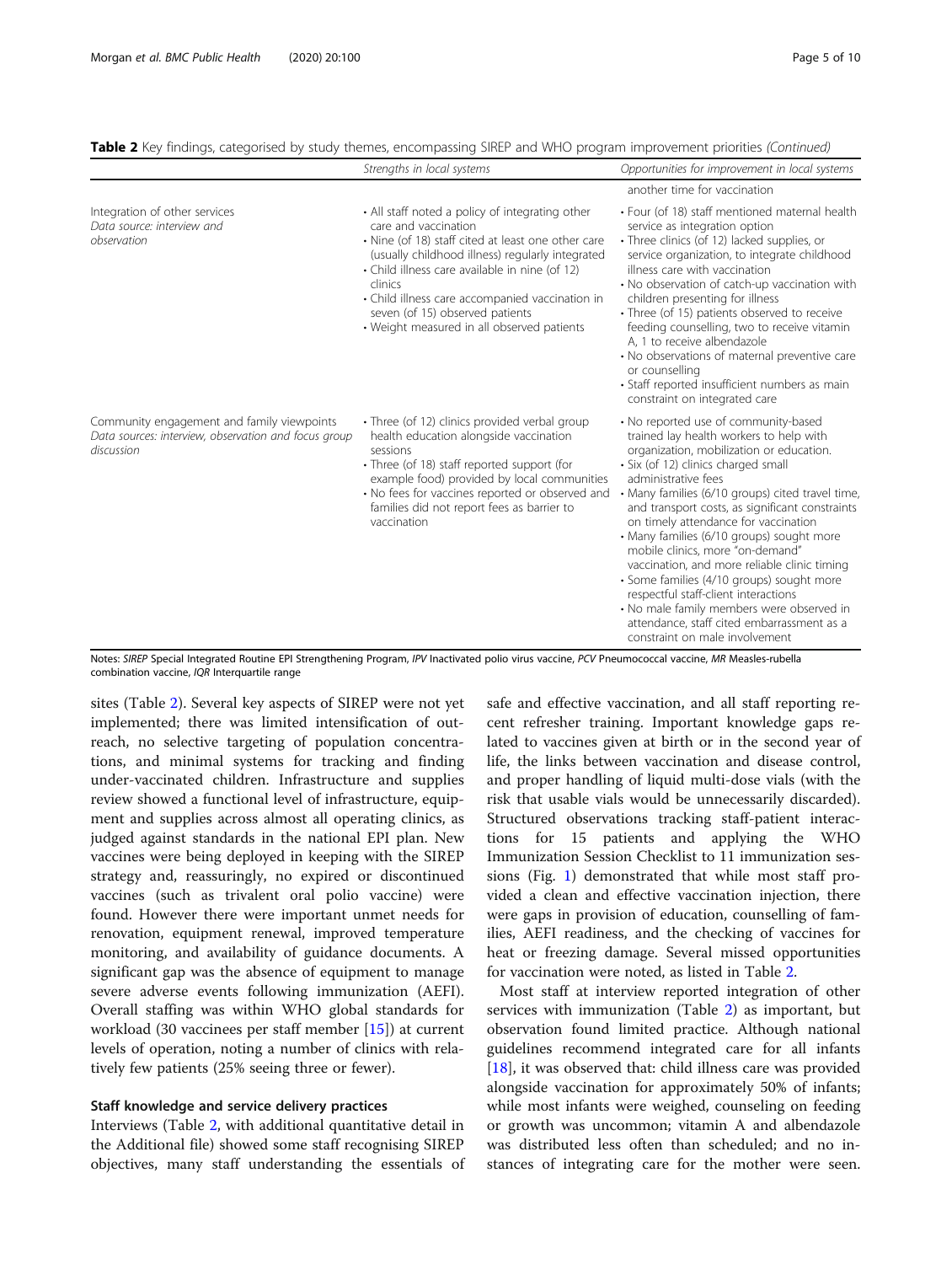<span id="page-5-0"></span>

Staff reported lack of time and personnel as the most important constraints.

#### Community engagement

As listed in Table [2](#page-3-0), community engagement activities consisted of group education talks at 25% of clinics, but without use of pictorial, video, participatory, or takehome communication products. Local communities donated in-kind support to some clinics, but there was no structured engagement, nor use of trained community health volunteers. Small fees (generally between USD 0.3–1.0) for attendance, but not for specific vaccines, were seen in one third of clinics, but were not reported as a major barrier to access. Male parents or care-givers were rarely involved in immunization visits. Community members reported lack of support from family members as an occasional barrier to vaccination.

#### Locally generated ideas for improvement

All participants (staff in interviews and community members in discussions), when prompted were able to describe local strengths or suggest improvements. Common ideas proposed by staff included more personnel, stronger support for transport needed to do outreach, better community engagement, more active community education, involvement of male parents or care-givers, and offering desirable extra services for both mother and baby. When asked to rank priorities, staff rated reliable vaccine supply and renewal of equipment and

infrastructure as more important than staff numbers or staff knowledge. Care-givers sought more frequent, reliable and 'on-demand' services, especially outreach, noting travel time and costs as a common barrier to uptake. Mothers, more often than staff, asked for the addition of family planning, promotion of reproductive health, and maternal illness care at immunization clinics.

#### **Discussion**

Our findings depict an immunization service with an operational level of staff, equipment and procedures in place; but one that reaches just half to two thirds of its target population. The service strengths are similar to, or better than, many other sites in PNG [[10](#page-8-0)], and the service deficiencies are similar to those identified for other low- or middle-income settings [\[1\]](#page-8-0). These findings point to a range of immediate opportunities to improve coverage and strengthen local service quality. We discuss these below and, in Table [3](#page-6-0), synthesise them into ten recommended actions. By using an evaluation framework based on both PNG's SIREP strategy and WHO standards, it is possible to relate recommendations to what was included in PNG's SIREP strategy. Six of our ten proposed actions were already embedded in the SIREP strategy (and hence in national immunization plans), but insufficiently resourced or implemented in our study setting. Particular resource gaps lie in resourcing for outreach. Four actions proposed go beyond the current SIREP strategy.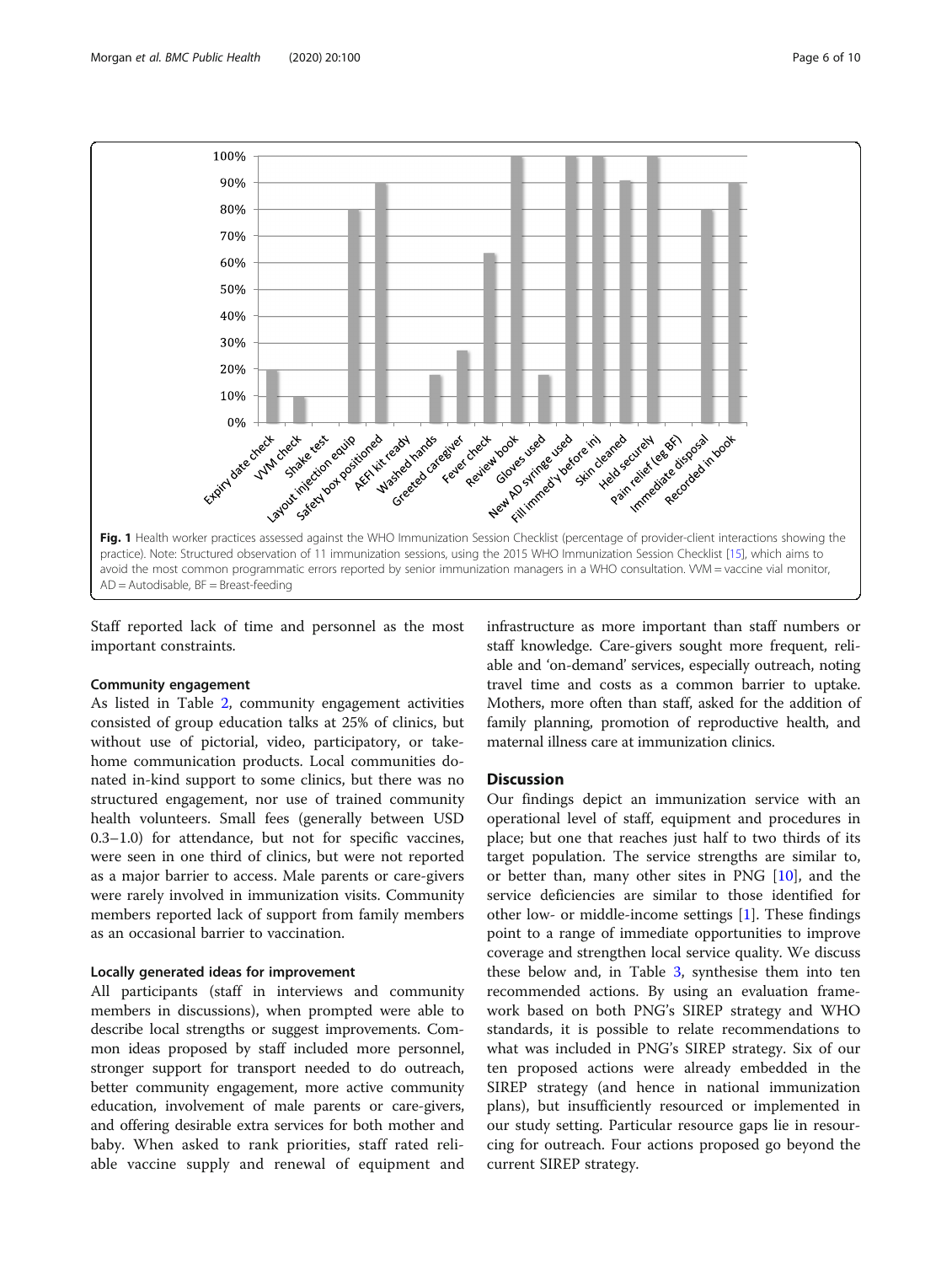<span id="page-6-0"></span>Table 3 Suggested local actions to improve routine immunization program coverage or quality, and potential contribution of emergency responses or campaigns, in rural Papua New Guinea

| Local actions already proposed in the PNG government's SIREP strategy                                                                         | Potential contribution of emergency responses or campaigns                                                                   |
|-----------------------------------------------------------------------------------------------------------------------------------------------|------------------------------------------------------------------------------------------------------------------------------|
| Local planning based on populations rather than geography                                                                                     | Campaign coordinators help boost local routine planning capacity<br>Mapping child populations and data-sharing               |
| Intensified quarterly outreach focused on higher clinic numbers properly<br>resourced and implemented                                         | Identify new outreach points, especially with population clusters<br>Clarify options and costs for transport                 |
| System for tracking unvaccinated children                                                                                                     | Mapping child populations and data-sharing                                                                                   |
| Integrated SIAs with additional vaccines, matching local priorities                                                                           | Involve district level in planning<br>Local flexibility in an expanded package of campaign services                          |
| Supportive supervision linked to refresher training including good<br>communications and AEFIs                                                | Distribute resources to staff<br>Use campaign monitoring to collect staff priorities for capacity<br>development             |
| Trained lay health workers (health volunteers) to track births and<br>children, support outreach clinics and promote uptake at static clinics | Campaign organisation that promotes local involvement<br>Leverage campaign supports to enlist long-term interest and support |
| Local actions that go beyond the PNG government's SIREP strategy                                                                              | Potential contribution of emergency responses or campaigns                                                                   |
| Standardise every opportunity for vaccination, by policy, training<br>and accessibility of vaccine supplies                                   | Not easily addressed by emergency responses or campaigns                                                                     |
| Health communication products and programs to educate families<br>on the complete vaccine schedule                                            | Distribute family-oriented communications materials promoting<br>catch-up vaccination                                        |
| Test models of integrated services, responsive to community preferences                                                                       | Not easily addressed by emergency responses or campaigns                                                                     |
| Review of staff roles and functions to optimise allocations and workload                                                                      | Minimise incentives that discourage outreach as part of routine<br>programs                                                  |

Note: SIA Supplementary Immunization Activity. AEFI Adverse Event Following Immunization

Options for short-term improvements in existing services Within current resources, improvements in coverage should be achievable with a fuller implementation of the changes to local service planning envisaged in the SIREP strategy. This recognises that many clinics see few clients (25% with 3 or less), and the fact that most planning is not yet tuned to where most children live. Other persisting gaps in knowledge and capacity that were prime targets of the SIREP strategy include improving catchment population data, increased frequency of service availability, a greater number of outreach points, and quarterly intensification of outreach. Change through improved local planning to reinvigorate outreach has proven successful in settings in Africa and Asia [[13\]](#page-8-0) that share similar burdens of disease and health system constraints to PNG. In past programmatic research in PNG, alongside the country's national coverage survey in 2004 [\[19](#page-8-0)] similar potential gains were identified. Reinforcement of SIREP training, already well recognised by front-line staff, appears a helpful starting point, but with a stronger commitment of resources to enable more outreach services. Such changes also meet many of the highest priorities expressed by family members in our study.

Our findings also indicate opportunities for increased community engagement and mobilisation; through increased group and individual counselling in the vaccination encounter and the creation and provision attractive, durable, "take-home" information products, aiming to build community demand for a timely, complete schedule of vaccination. Outreach can benefit from stronger, formalised involvement of local leadership, possibly with the deployment of trained lay health workers; such community resources can also help register and track children needing vaccination. Improved session practices, including ensuring managerial and stock support to enable staff to open multi-dose vials even for one child; and the institution of AEFI equipment and periods of observation (which also allows time for education). This mix of enhanced community engagement plus improved local planning has driven routine immunization improvements in difficult settings in sub-Saharan Africa [\[20,](#page-8-0) [21](#page-8-0)], and vaccination support by trained lay health workers, termed "Village Health Volunteers" in PNG, has been proven in this country in the past [\[22\]](#page-8-0).

Interactions between campaigns and the routine program PNG's 2018 polio outbreak has necessitated a major emergency response, with national and sub-national campaigns initially for polio vaccination alone and later with other antigens, particularly measles-rubella, similar to previous SIAs in that country  $[6, 23]$  $[6, 23]$  $[6, 23]$  $[6, 23]$  $[6, 23]$ . In Table 3, we have suggested where, based on our findings, emergency responses or campaigns could synergise with the proposed actions to strengthen routine immunization. In other settings, the "micro-planning" used in polio and measles campaigns can inform local service planning [[13\]](#page-8-0). Such planning was flagged in PNG's SIREP strategy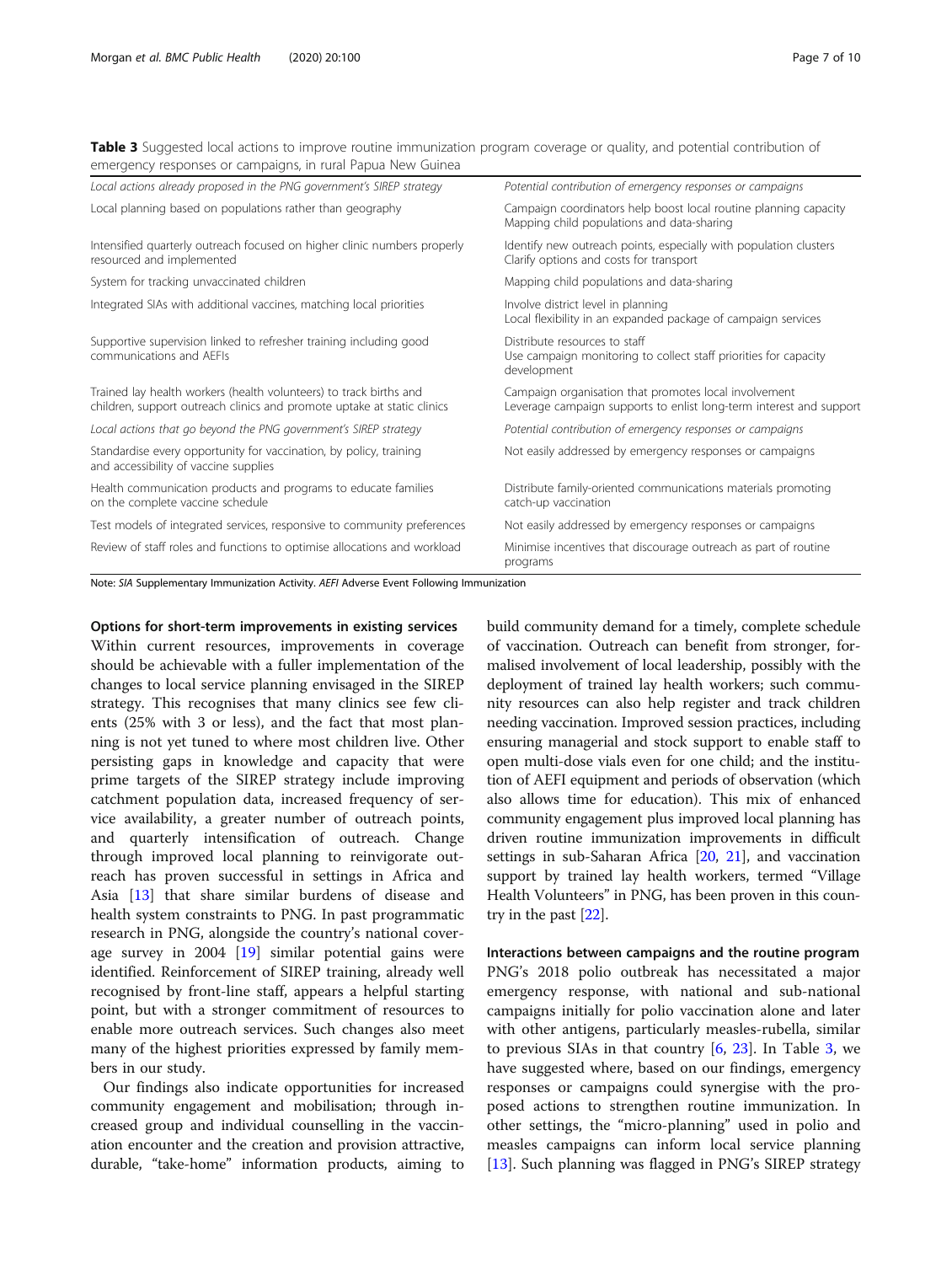<span id="page-7-0"></span>but not fully implemented in our study site. Sharing of campaign coordination staff and systems to support local managers could help catalyse change by identifying new outreach sites, rebuilding local clinic registers and catchment descriptions, and setting benchmarks for sustainable, practical transport costs. Campaigns and emergency responses could also work for stronger community engagement, including communications with local leaders and trained health volunteers that advocate for long-term support to the continuing routine program. Other practical support could address the planning and information gaps noted in our study, by distributing Child Health Record Books, staff immunization manuals, and other key knowledge resources needed by the routine program.

There is global evidence, especially for measles/rubella SIAs, that they can boost routine programs [[24](#page-9-0)]; but only if they accommodate the needs of routine immunization in the way they harmonise their planning, invest in suitably generic equipment, share staff and intelligence, use broadly supportive communications, and minimise unsustainable monetary incentives. PNG's past experience with SIAs suggest they had most success when they maximised district-level control of timing and operations, and of which package of services to integrate [\[25,](#page-9-0) [26](#page-9-0)].

#### Longer-term issues

It is clear that changes limited to the front-line are insufficient and central reforms of management, a countryled technical advisory group, procurement and financing, and national re-equipping are also needed and have been repeatedly advised [\[10](#page-8-0), [11](#page-8-0), [27\]](#page-9-0); these were largely beyond the scope of our research. Our findings do illuminate the need for new thinking on the immunization workforce; in interviews staff consistently mentioned lack of personnel as an important constraint on extending outreach or integrating new services, in contrast to our observations that staffing was more than adequate for the clinics actually operating. Expanding services will eventually require an expanded cadre of vaccinators, but prior to that our findings suggest a need to expand immunization responsibilities among existing staff, in pursuit of greater efficiency. This could be coupled with the reestablishment of commitment to the national immunization program goals across all staff levels, as one contribution to a revitalisation of immunization professionalism.

One aspiration of the SIREP strategy, and of global immunization programs [[28\]](#page-9-0), is the greater integration of other services with vaccination; seen to a limited degree in our study by the distribution of vitamin A or albendazole. Our community discussion findings reflect a demand for integration that goes beyond this, prioritising relatively complex services such as maternal illness care, or family planning counselling and provision.

These require time and skill that seem difficult within current staffing and infrastructure limits that we have mapped, and would seem to need an integration strategy such as service co-location rather than simply adding tasks to current vaccinators. Testing models to address maternal as well as infant needs through routine contacts in the first year after childbirth, appears profitable and important. If integrated service provision prioritises care that families want, this may help build demand for and confidence in immunization services, as well as meeting their felt needs.

#### Limitations and strengths

Our sample was restricted to functioning services and families who were willing and able to use those services so our study primarily relates to improving outcomes within existing services. Our data collection took place over the fourth and first quarters of the year, when wet weather events could bias perceptions of access. Despite careful training in unobtrusive observation and nonleading interviewing, there may be some observer effect and/or social acceptability bias affecting the validity of our findings. Single author coding of themes in qualitative analysis increases the risk of bias; our mitigation was to critically reflect on research perspective and carefully cross-check all inferences with local research staff, implementers and policy-makers. Study strengths include the assessment of a representative sample of functioning services, as well as the use of a broad mix of methods and attempt at more detailed interviewing than is the norm in previous service evaluations.

#### Conclusions

Our assessment of front-line immunization services in rural PNG found opportunities to boost coverage and quality, even within current resources, especially through better population-based local planning, and stronger community engagement. Many, but not all, were contained in PNG's recent national strategy (SIREP) for routine program strengthening. Our results call for increased resourcing of and commitment to this approach, and also suggest areas where vaccination campaigns in PNG can contribute to routine immunization services.

#### Supplementary information

Supplementary information accompanies this paper at [https://doi.org/10.](https://doi.org/10.1186/s12889-020-8172-4) [1186/s12889-020-8172-4.](https://doi.org/10.1186/s12889-020-8172-4)

Additional file 1. Additional quantitative knowledge data and thematic coding of qualitative data.

#### Abbreviations

AEFI: Adverse events following immunization; DTP3: Diphtheria-tetanuspertussis-containing vaccine third dose; ENBP: East New Britain Province; EPI: Expanded Programme on Immunization; HMHB: Healthy Mothers Healthy Babies research program; IPV: Inactivated polio vaccine;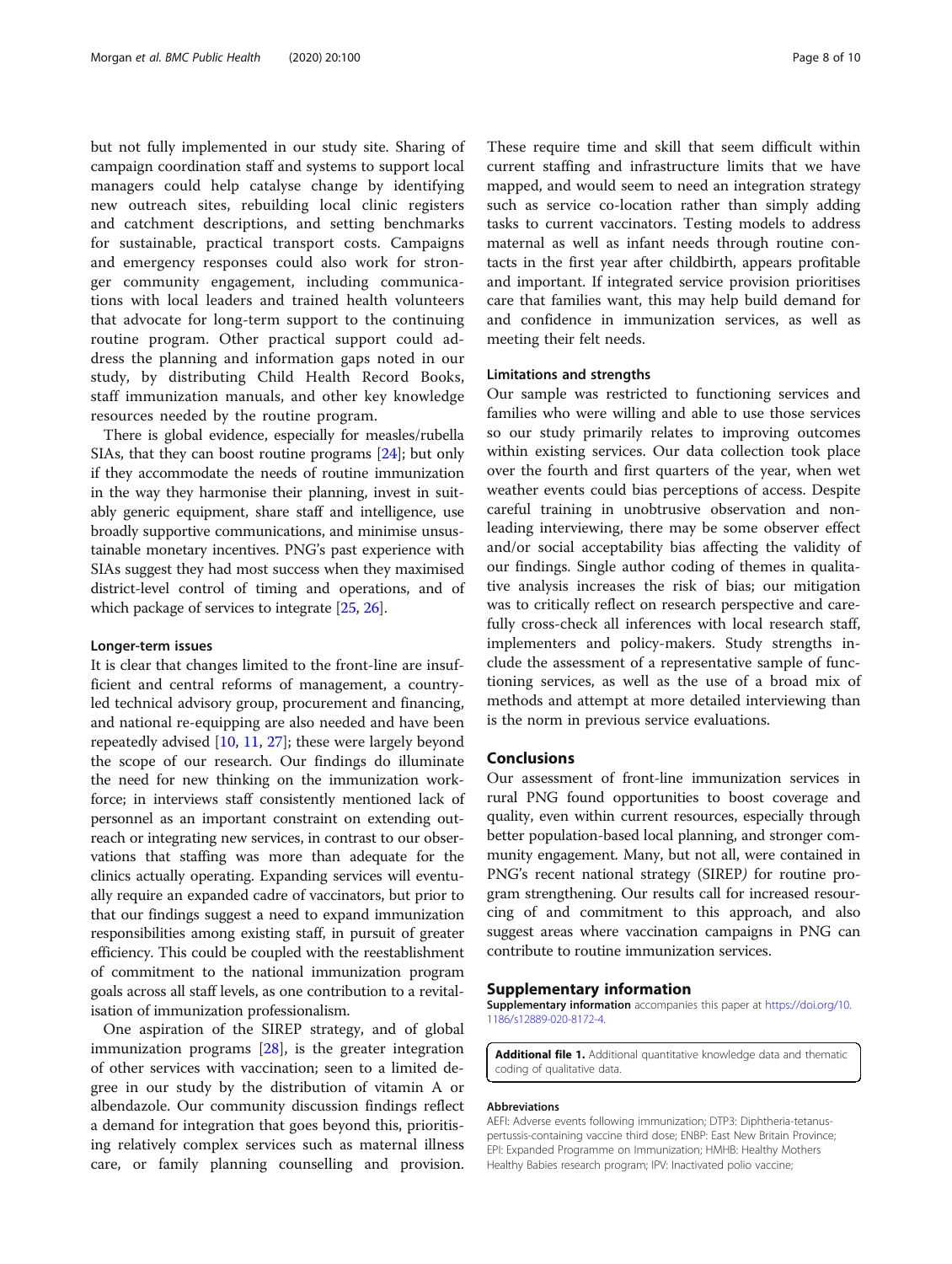<span id="page-8-0"></span>MCV: Measles-containing vaccine; PNG: Independent State of Papua New Guinea; SIA: Supplementary immunization activity; SIREP: Special Integrated Routine EPI Program; UNICEF: United Nations Children's Fund; USD: United States dollar; WHO: World Health Organization

#### Acknowledgements

All authors gratefully acknowledge: the families and health facility staff who participated in this study; PNG IMR leaders Professor Peter Siba and Professor William Pomat; Mr. Benedict Mode and the ENB Provincial Health Office; Mr. Moses Bogandri and Catholic Church Health Services; Dr. Beryl Vetuna, Regional Paediatrician, PNG Islands; Mr. Johnnie Arava, National Department of Health; Professor John Vince, University of PNG; Ms. Thalia Wat (national consultations), Mr. Wilson Philip (database management), Mr. Hadlee Supsup (coordination and logistics) and other staff of Burnet Institute in PNG; and the many private individuals in PNG and internationally that support the HMHB research program.

#### Authors' contributions

CJM conceived and designed the study, oversaw data collection, led analysis and interpretation, and led the preparation of the manuscript. JGB, MJLS and OPMS provided major contributions to study design. CJM, OPMS, EP, PM, and LA undertook data collection. OPMS, NL, EP, PM, LA, MJLS, MSR, LMV, BAMcP and JGB contributed to study design, analysis, interpretation, and the preparation of the manuscript. All authors reviewed and approved the final version of the manuscript.

#### Funding

Funding for study operations was provided by grants from the June Canavan Foundation Australia; Bank South Pacific Community Grant, Papua New Guinea; Finkel Foundation Australia; National Health and Medical Research Council of Australia (Research Fellowship to JGB [1077636], Postgraduate Scholarship to CM [1075065]). Burnet Institute acknowledges funding from the Victorian Operational Infrastructure Support Program, and the NHMRC Independent Research Institutes Support Scheme. Funders had no role in data collection, analysis, interpretation, manuscript preparation or decisions to publish.

#### Availability of data and materials

Summary tables of qualitative findings by thematic coding are provided available as supplementary material. Additional datasets used for the current study are available from the corresponding author on reasonable request.

#### Ethics approval and consent to participate

All participants provided written informed consent, with measures taken to ensure confidentiality. The study was approved by the PNG Institute of Medical Research Institutional Review Board (IRB: 1603), the PNG Medical Research Advisory Committee (MRAC: 16.22), the East New Britain Provincial Government (PEC: 12/2016), and The Alfred Hospital Ethics Committee, Melbourne (333/16).

#### Consent for publication

Not applicable.

#### Competing interests

One author (MSR) provided technical advice to SIREP as part of employment with WHO. Other authors declare no competing interests.

#### Author details

<sup>1</sup>Burnet Institute, Melbourne, Australia. <sup>2</sup>Melbourne School of Population and Global Health and Department of Medicine, University of Melbourne, Melbourne, Australia. <sup>3</sup>Papua New Guinea Institute of Medical Research, Goroka, Papua New Guinea. <sup>4</sup>East New Britain Provincial Government, Kokopo, Papua New Guinea. <sup>5</sup>Burnet Institute, Kokopo, Papua New Guinea.<br><sup>6</sup>World Hoalth Organization. Country Office Bort Marechy. Port Marechy. World Health Organization, Country Office Port Moresby, Port Moresby, Papua New Guinea. <sup>7</sup> Kirby Institute, University of New South Wales, Sydney, Australia. <sup>8</sup>Nossal Institute of Global Health, University of Melbourne, Melbourne, Australia. <sup>9</sup>Central Clinical School and Department of Microbiology, Monash University, Melbourne, Australia.

#### References

- 1. Strategic Advisory Group of Experts on Immunization. 2018 assessment report of the global vaccine action plan. Geneva: World Health Organization; 2018.
- 2. Rainey JJ, Watkins M, Ryman TK, Sandhu P, Bo A, Banerjee K. Reasons related to non-vaccination and under-vaccination of children in low and middle income countries: findings from a systematic review of the published literature, 1999–2009. Vaccine. 2011;29(46):8215–21.
- 3. World Health Organization. World Health Organization and UNICEF National Immunization Coverage estimates Geneva. Papua New Guinea: WHO; 2018. [updated 4th July 2018; cited 2018 15th October 2018]; [National immunization coverage estimates global database]. Available from: [http://](http://www.who.int/immunization/monitoring_surveillance/data/png.pdf) [www.who.int/immunization/monitoring\\_surveillance/data/png.pdf.](http://www.who.int/immunization/monitoring_surveillance/data/png.pdf)
- 4. VanderEnde K, Gacic-Dobo M, Diallo MS, Conklin LM, Wallace AS. Global routine vaccination coverage - 2017. MMWR Morb Mortal Wkly Rep. 2018; 67(45):1261–4.
- 5. World Health Organization. WHO vaccine-preventable diseases: monitoring system. 2018 global summary Geneva: World Health Organization; 2018 [updated 21st September 2018; cited 2018 15th October 2018]; Global database of vaccine preventable diseases]. Available from: [http://apps.who.](http://apps.who.int/immunization_monitoring/globalsummary/countries) [int/immunization\\_monitoring/globalsummary/countries](http://apps.who.int/immunization_monitoring/globalsummary/countries)
- 6. National Department of Health. Polio Outbreak Response, First 100 Days. Port Moresby: NDOH, Global Polio Eradication Initiative, UNICEF, World Health Organization; 2018.
- 7. Global Polio Eradication Initiative. Circulating vaccine-derived poliovirus. Geneva: World Health Organization; 2018. [updated 18th December 201810th January 2018]; Available from: [http://polioeradication.org/polio](http://polioeradication.org/polio-today/polio-now/this-week/circulating-vaccine-derived-poliovirus/)[today/polio-now/this-week/circulating-vaccine-derived-poliovirus/](http://polioeradication.org/polio-today/polio-now/this-week/circulating-vaccine-derived-poliovirus/)
- 8. World Health Organization Western Pacific Regional Office. Polio outbreak in Papua New Guinea Manila: World Health Organization; 2019 [updated 15th January 2019; cited 2019 20th January, 2019]; Available from: [https://www.](https://www.who.int/westernpacific/emergencies/papua-new-guinea-poliovirus-outbreak) [who.int/westernpacific/emergencies/papua-new-guinea-poliovirus-outbreak](https://www.who.int/westernpacific/emergencies/papua-new-guinea-poliovirus-outbreak)
- 9. World Health Organization. Papua New Guinea launches SIREP Plus. Global Immunization News. Geneva: World Health Organization; 2015.
- 10. Gavi Alliance. Joint Appraisal Report 2016. Gavi with National Department of Health, WHO Country Office, UNICEF Country Office; 2016.
- 11. National Department of Health. Comprehensive EPI Multi-Year Plan for National Immunization Programme 2016-2020. Port Moresby: NDOH; 2016.
- 12. National Department of Health. Special Integrated Routine EPI Strengthen Program n Papua New Guinea (SIREP and SIREP Plus). Port Moresby: National Department of Health; 2015.
- 13. Vandelaer J, Bilous J, Nshimirimana D. Reaching Every District (RED) approach: a way to improve immunization performance. Bull World Health Organ. 2008;86(3):A–B.
- 14. World Health Organization. Global routine immunization strategies and practices (GRISP): a companion document to the global vaccine action plan (GVAP). Geneva: WHO; 2016.
- 15. World Health Organization. Immunization in practice: a practical guide for health staff. 2015 Update ed. Geneva: Expanded Programme on Immunization, World Health Organization; 2015.
- 16. National Department of Health. Provincial and district health profiles of Papua New Guinea. Port Moresby: Monitoring and Research Branch of NDOH; 2018.
- 17. Monitoring and Research Branch. Assessment of Sector Performance 2012- 2016, National Report. Port Moresby: National Department of Health; 2017.
- 18. National Department of Health, editor. Standard Treatment Manual for Common Illnesses in Children. 10th ed. Port Moresby: National Department of Health; 2016.
- 19. Clements CJ, Morgan C, Posanai E, Polume H, Sakamoto C. A qualitative evaluation of the immunization program in Papua New Guinea. P N G Med J. 2006;49(1–2):5–13.
- 20. LaFond A, Kanagat N, Steinglass R, Fields R, Sequeira J, Mookherji S. Drivers of routine immunization coverage improvement in Africa: findings from district-level case studies. Health Policy Plan. 2015;30(3):298–308.
- 21. Favin M, Steinglass R, Fields R, Banerjee K, Sawhney M. Why children are not vaccinated: a review of the grey literature. Int Health. 2012;4(4):229–38.
- 22. Morgan C, Bisibisera L, Bauze A, Winjong H, Coppola A, Lagani W. Integrating birth-dose vaccination with early postnatal care in a remote setting in Papua New Guinea. J Paediatr Child Health. 2011;47:10.